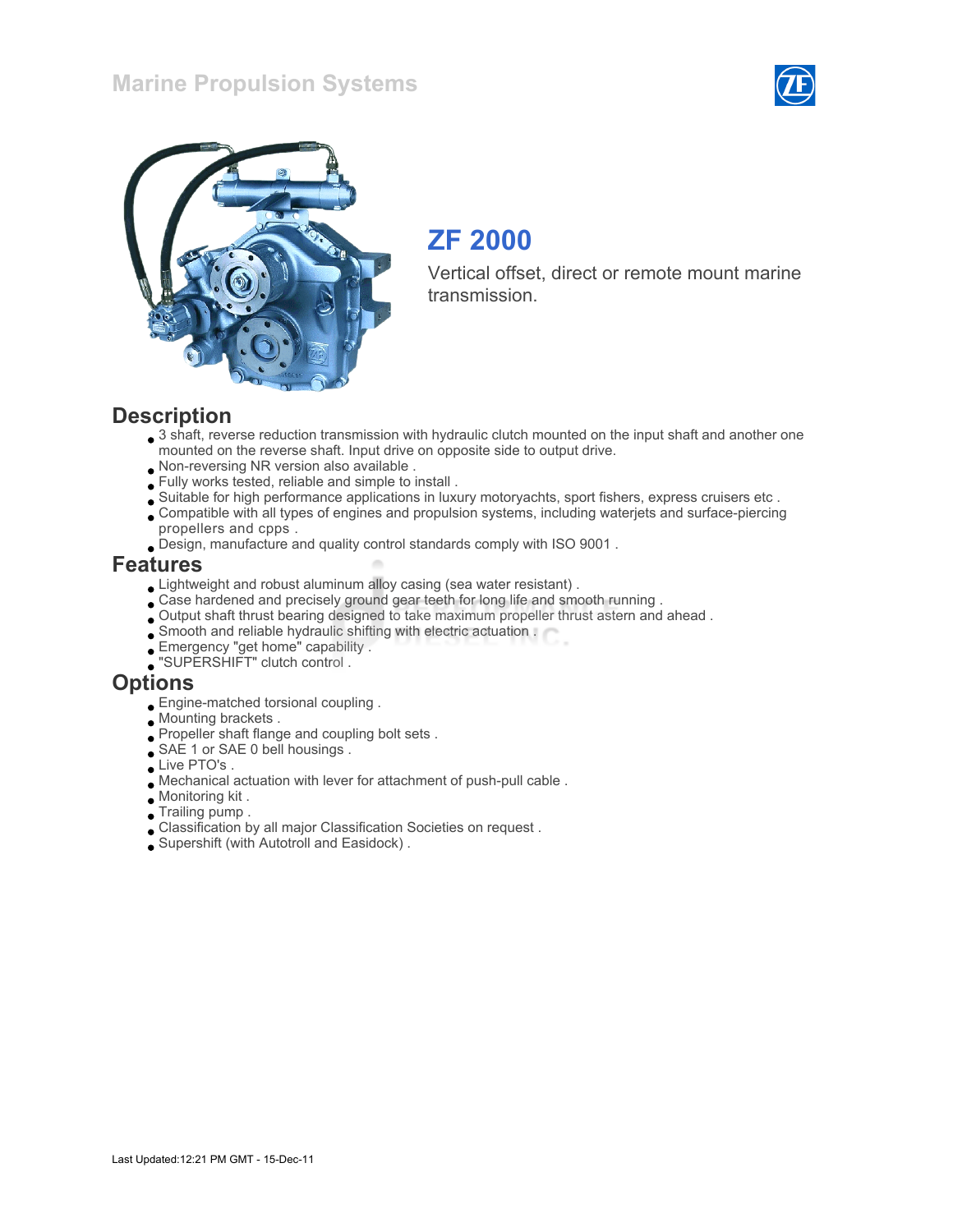

# Pleasure Duty

| <b>RATIOS</b>                                                                                                       | <b>MAX. TORQUE POWER/RPM</b> |      |                                                        |    | <b>INPUT POWER CAPACITY</b> |                  |           |          |           |    | MAX.       |
|---------------------------------------------------------------------------------------------------------------------|------------------------------|------|--------------------------------------------------------|----|-----------------------------|------------------|-----------|----------|-----------|----|------------|
|                                                                                                                     | Nm                           | ftlb | kW                                                     | hp | <b>kW</b>                   | hp               | <b>kW</b> | hp       | <b>kW</b> | hp | <b>RPM</b> |
|                                                                                                                     |                              |      |                                                        |    |                             | 2100 rpm $\vert$ |           | 2300 rpm | 2450 rpm  |    |            |
| $1.086^*$ , 1.250 $^*$ , 1.350 $^*$ , 1.436 $^*$ ,<br>1.500, 1.639*, 1.765*, 2.032,<br>2.276*. 2.519. 2.760*. 2.958 | 4340                         | 3201 | 0.4545 0.6094 954  1280  1045  1402  1113  1493   2600 |    |                             |                  |           |          |           |    |            |

\* Special Order Ratio.

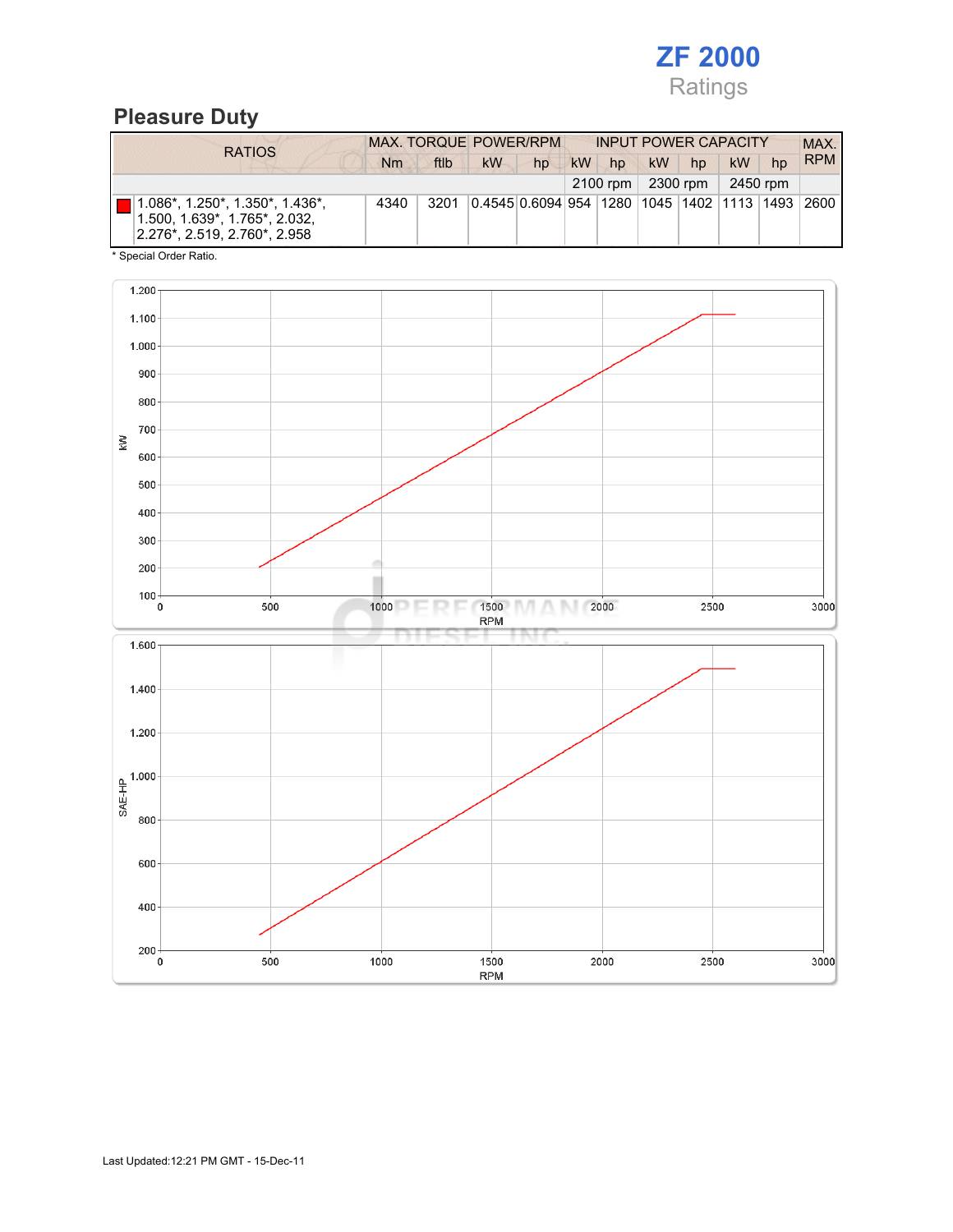

## Light Duty

| <b>RATIOS</b>                                                                                           | MAX. TORQUE POWER/RPM<br><b>INPUT POWER CAPACITY</b> |      |                                               |    |           |    |           |                                |    |    | MAX.       |
|---------------------------------------------------------------------------------------------------------|------------------------------------------------------|------|-----------------------------------------------|----|-----------|----|-----------|--------------------------------|----|----|------------|
|                                                                                                         | Nm                                                   | ftlb | <b>kW</b>                                     | hp | <b>kW</b> | hp | <b>kW</b> | hp                             | kW | hp | <b>RPM</b> |
|                                                                                                         |                                                      |      |                                               |    |           |    |           | 2100 rpm   2300 rpm   2450 rpm |    |    |            |
| $  1.086^*, 1.250^*, 1.350^*, 1.436^*, 1.500,   $<br>1.639*, 1.765*, 2.032, 2.276*, 2.519,<br>$ 2.760*$ | 3878                                                 | 2860 | 0.4061 0.5446 853  1144  934  1252  995  1334 |    |           |    |           |                                |    |    | 2600       |
| $\blacksquare$ 2.958<br>$*$ 0. $*$ 10. $*$ 0. $*$                                                       | 3589                                                 | 2647 | 0.3758 0.5040 789  1058  864  1159  921  1235 |    |           |    |           |                                |    |    | 2600       |

Special Order Ratio.

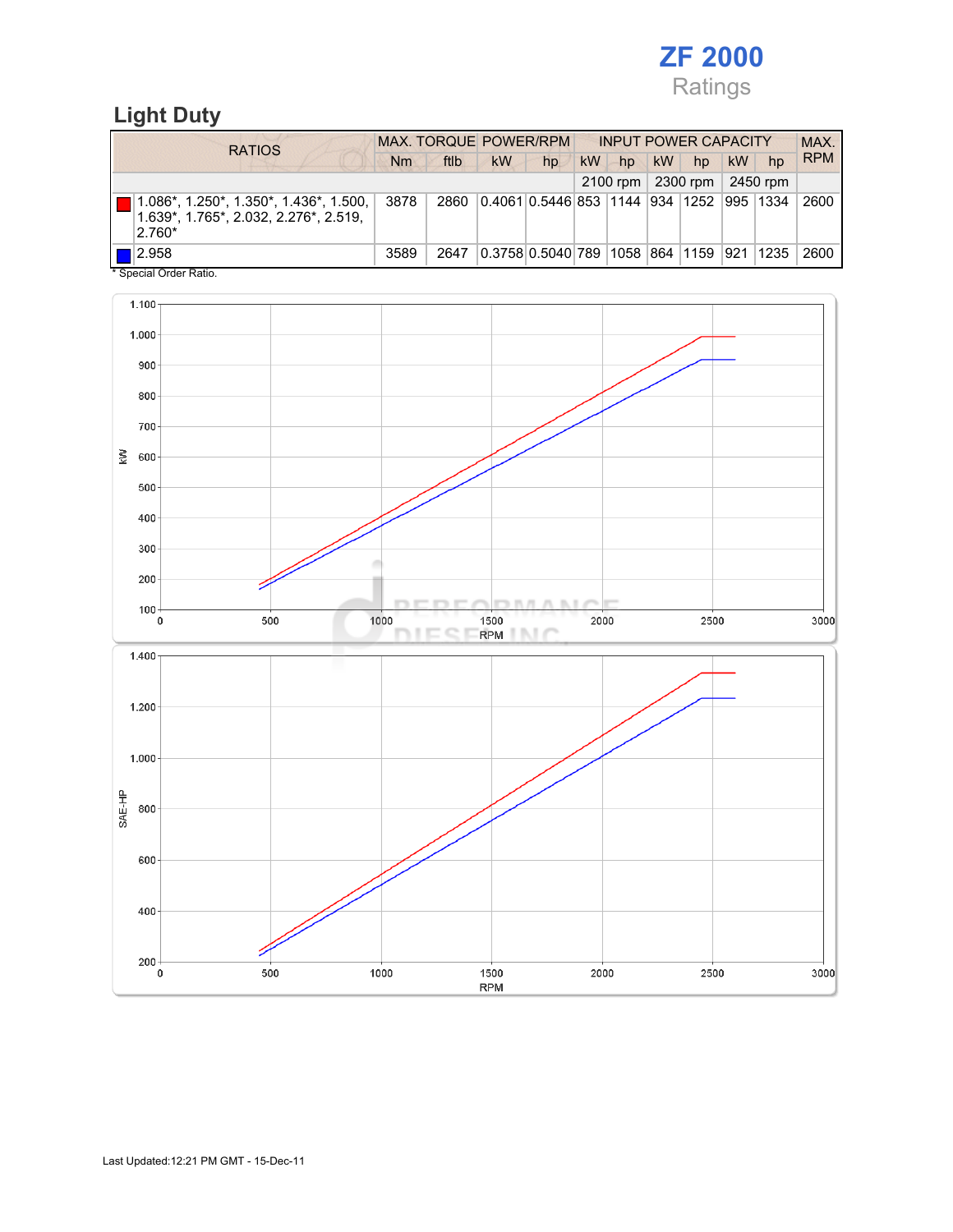

# Medium Duty

|  | <b>RATIOS</b>                                                                                   |      | MAX. TORQUE POWER/RPM |                                  |    |           |    | <b>INPUT POWER CAPACITY</b> |                            |               |     |            |  |
|--|-------------------------------------------------------------------------------------------------|------|-----------------------|----------------------------------|----|-----------|----|-----------------------------|----------------------------|---------------|-----|------------|--|
|  |                                                                                                 |      | ftlb                  | kW                               | hp | <b>kW</b> | hp | kW                          | hp                         | kW            | hp  | <b>RPM</b> |  |
|  |                                                                                                 |      |                       |                                  |    |           |    |                             | 1800 rpm 2100 rpm 2250 rpm |               |     |            |  |
|  | $\blacksquare$   1.086*, 1.250*, 1.350*, 1.436*, 1.500,<br>1.639*, 1.765*, 2.032, 2.276*, 2.519 | 3066 | 2261                  | 0.3210 0.4305 578  775  674  904 |    |           |    |                             |                            | $ 722\rangle$ | 969 | 2600       |  |
|  | $\blacksquare$  2.760*                                                                          | 2820 | 2080                  | 0.2953 0.3960 532 713            |    |           |    | 620 832                     |                            | 664           | 891 | 2600       |  |
|  | $\Box$ 2.958                                                                                    | 2577 | 1901                  | 0.2698 0.3619 486 651            |    |           |    | 567                         | 760                        | 607           | 814 | 2600       |  |
|  | * Special Order Ratio.                                                                          |      |                       |                                  |    |           |    |                             |                            |               |     |            |  |

800 700 600 500  $\widetilde{\mathbb{R}}$ 400 300  $200$ D  $P \cup P$  $\beta$  ). **NT/C** E  $100 -$ 1500<br>RPM 2000 3000 1000 2500  $\overline{\mathbf{0}}$ 500 **INC** ×  $1.000$  $900<sub>1</sub>$ 800 700 SAE-HP 600 500 400 300  $200 \overline{)}$ ź  $\frac{100}{0}$ 500 1000 1500 2000 2500 3000 **RPM**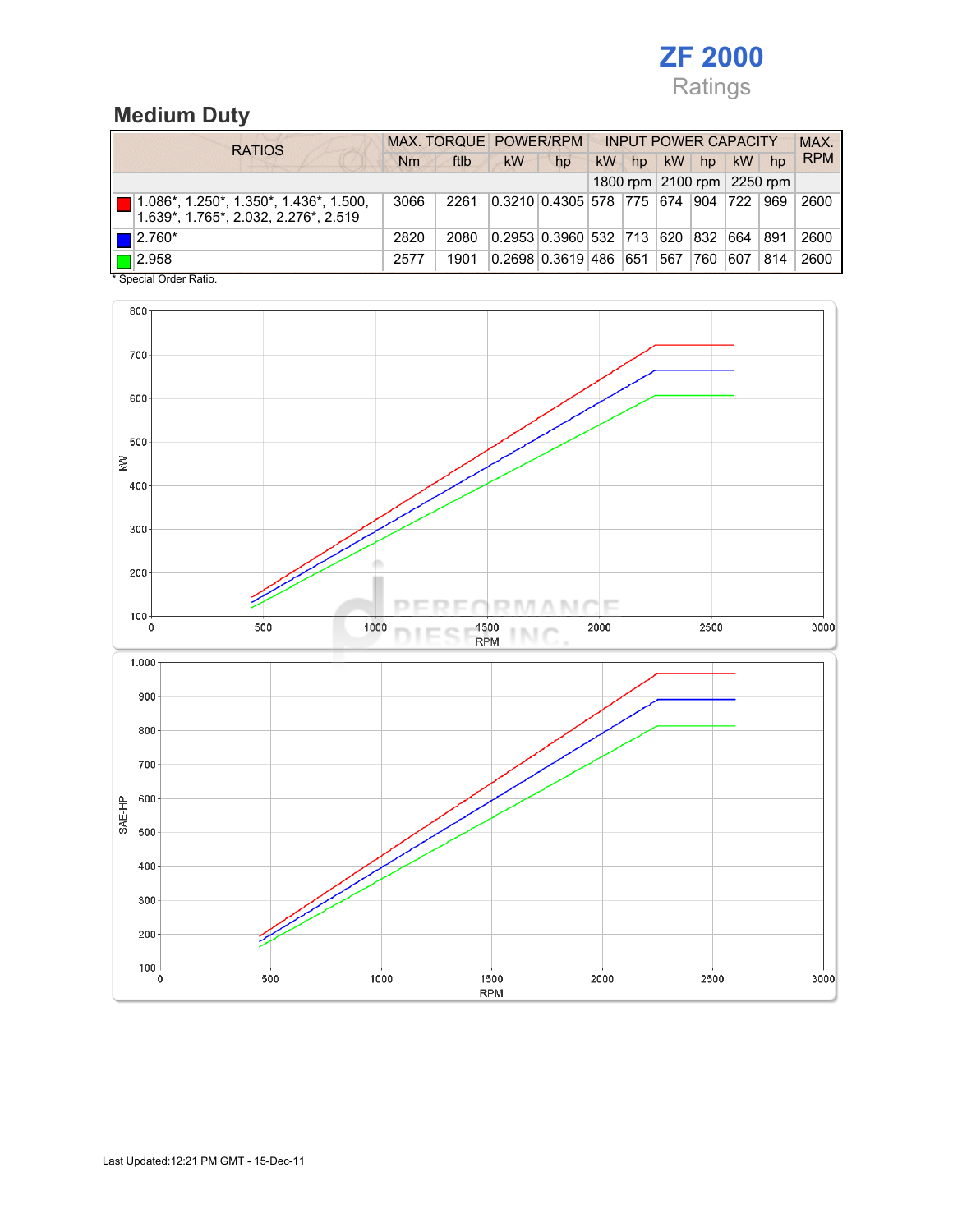

## Continuous Duty

|  | <b>RATIOS</b>                                                                        |      | MAX. TORQUE POWER/RPM |           |                       | <b>INPUT POWER CAPACITY</b> |     |           |               |    |                                | MAX.       |
|--|--------------------------------------------------------------------------------------|------|-----------------------|-----------|-----------------------|-----------------------------|-----|-----------|---------------|----|--------------------------------|------------|
|  |                                                                                      |      | ftlb                  | <b>kW</b> | hp                    | kW                          | hp  | <b>kW</b> | hp            | kW | hp                             | <b>RPM</b> |
|  |                                                                                      |      |                       |           |                       |                             |     |           |               |    | 1600 rpm   1800 rpm   2100 rpm |            |
|  | ■ 1.086*, 1.250*, 1.350*, 1.436*, 1.500,<br>$1.639^*$ , 1.765*, 2.032, 2.276*, 2.519 | 2690 | 1984                  |           | 0.2817   0.3777   451 |                             | 604 | 507       | 680           |    | 592   793                      | 2100       |
|  | $\blacksquare$  2.760*                                                               | 2478 | 1828                  |           | 0.2595 0.3480 415 557 |                             |     | ີ  467 ∣∖ |               |    | 626  545   731                 | 2100       |
|  | $\Box$ 2.958<br>$\cdots$                                                             | 2344 | 1729                  |           | 0.2454   0.3291   393 |                             | 527 |           | 442  592  515 |    | 691                            | 2100       |

\* Special Order Ratio.

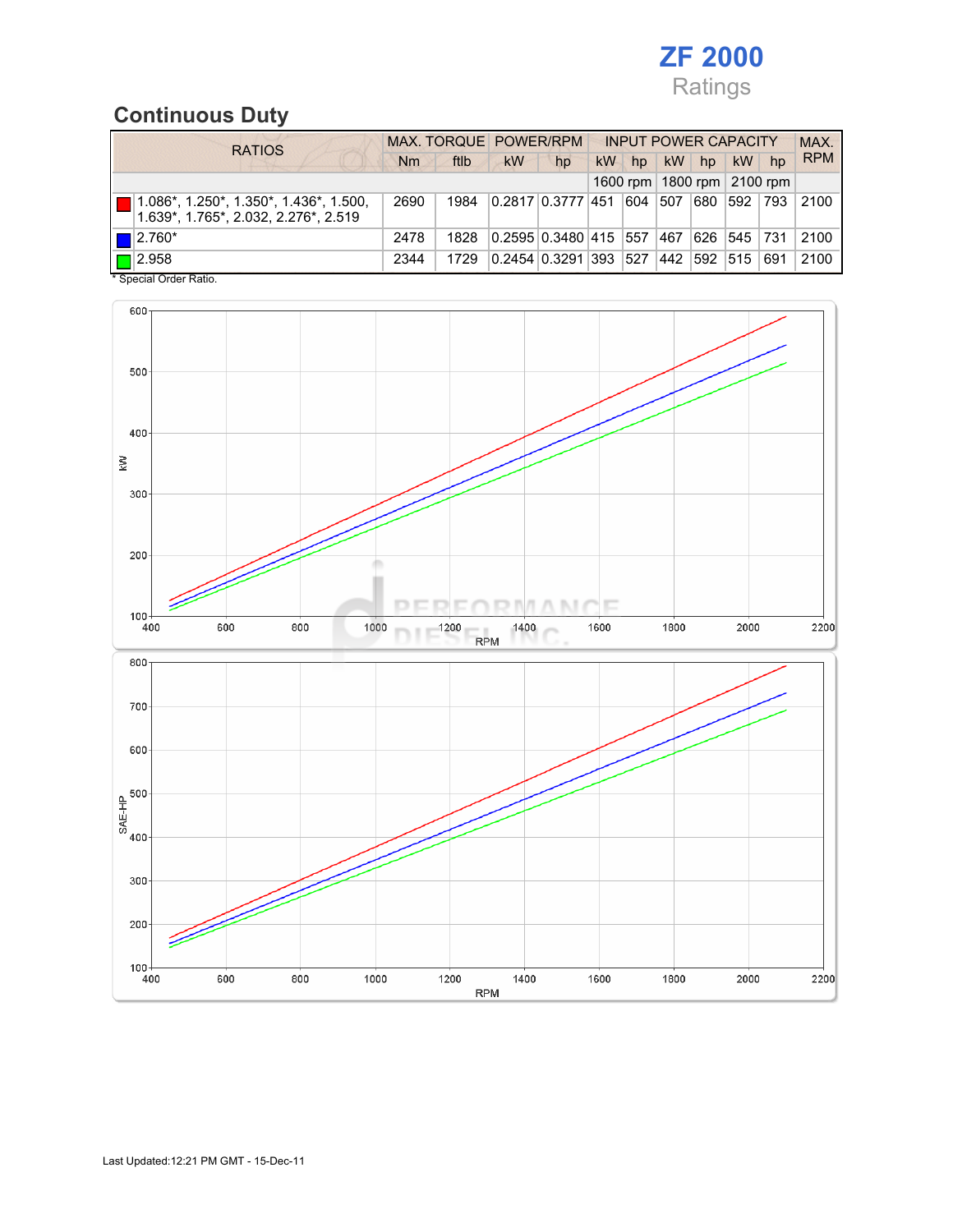# ZF 2000 Dimensions

Œ



|                                                                                                           | mm (inches)    |                |                |                |                            |    |                |       |           |  |
|-----------------------------------------------------------------------------------------------------------|----------------|----------------|----------------|----------------|----------------------------|----|----------------|-------|-----------|--|
|                                                                                                           | B <sub>1</sub> | B <sub>2</sub> | H <sub>1</sub> | H <sub>2</sub> |                            | L1 | L <sub>2</sub> | $L_3$ | Bell Hsg. |  |
| 20 (8.66)  320 (12.6)  320 (12.6)  203 (8.00)  515 (20.3)  595 (23.4)  421 (16.6)  115 (4.53)  115 (4.53) |                |                |                |                |                            |    |                |       |           |  |
|                                                                                                           |                | Weight kg (lb) |                |                | Oil Capacity Litre (US qt) |    |                |       |           |  |
|                                                                                                           |                | 340 (748)      |                |                | 21.0(22.3)                 |    |                |       |           |  |

# SAE Bell Housing Dimensions

|         |    |                         | $\cap$                                                  |  |    | <b>Bolt Holes</b> |  |                 |  |
|---------|----|-------------------------|---------------------------------------------------------|--|----|-------------------|--|-----------------|--|
| SAF No. |    |                         |                                                         |  |    |                   |  | <b>Diameter</b> |  |
|         | mm | $\overline{\mathsf{I}}$ | mm                                                      |  | mm |                   |  |                 |  |
| n       |    |                         | 647.7 25.5 679.45 26.75 711.2 28.0 16 13.49 17/32       |  |    |                   |  |                 |  |
|         |    |                         | 511.18 20.125 530.23 20.875 552.45 21.75 12 11.91 15/32 |  |    |                   |  |                 |  |

## Output Coupling Dimensions

|  |  |  |                      | <b>Bolt Holes</b> |  |     |                                              |  |  |
|--|--|--|----------------------|-------------------|--|-----|----------------------------------------------|--|--|
|  |  |  |                      |                   |  | No. | Diameter (E)                                 |  |  |
|  |  |  | mm in mm in mm in mm |                   |  |     | mm                                           |  |  |
|  |  |  |                      |                   |  |     | 185 7.28 156 6.12 120 4.72 18.0 0.71 12 18.2 |  |  |



эF